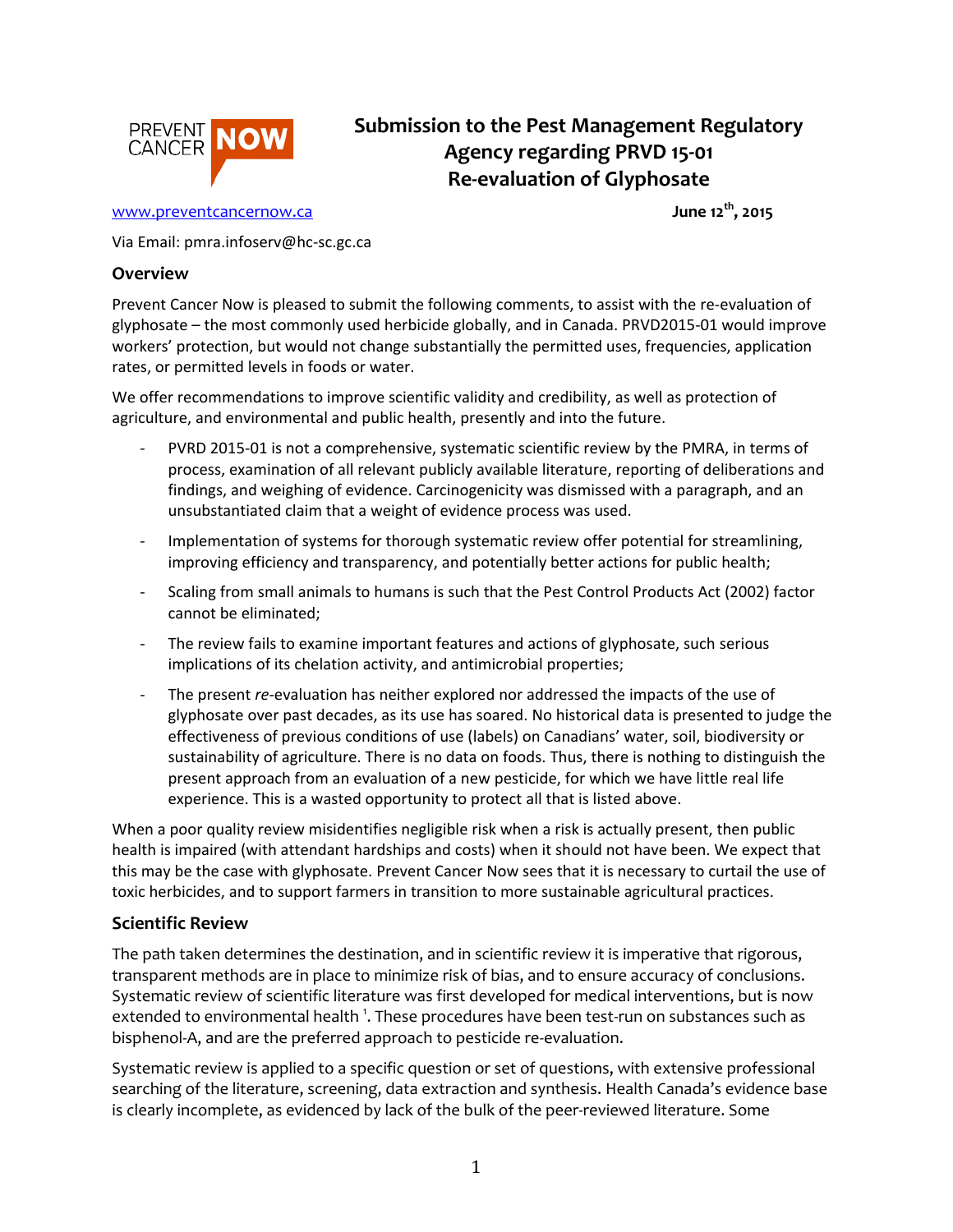examples include, the work of Prof. Séralini's laboratory; examination of populations in South America and Asia who are suffering spontaneous abortions, birth defects, kidney disease, DNA damage and diverse other ailments associated with glyphosate spraying; several independent reports of endocrine disruption; diverse reports of effects of glyphosate on microbes in the environment and in the "microbiome"; and effects on aquatic organisms. These are but a few examples of the broad, compelling body of evidence that is conspicuous by its absence in PVRD 2015-01.

Only after systematic review and synthesis of the evidence is it possible to weigh it. Vague claims of using a weight of evidence approach are meaningless when the evidence base is not established, the framework for weighing is not stated, and weighing is not presented  $^2$ . Carcinogenicity, a very serious outcome, was discussed in a paragraph, with an unsubstantiated claim regarding weight of evidence.

It is a step forward to see tables of outcomes with lists of studies, but the tables and references provided are of limited usefulness. Considerable judgment enters into distinguishing between an "effect" and an "adverse effect," so effects should be tabulated. In previous examinations of data in the Reading Room, it has been seen that significant effects seen at lower doses are dismissed as not "adverse," but the effect is that Canadians are potentially exposed to much more pesticides. As well, many bibliographic records are incomplete, so are not readily identifiable, and many are not referenced in the document so it is unknown what was relevant, and how they were incorporated into the review. There is no indication of methods or judgements involved in weighing of evidence

The Statutory Review of the Pest Control Products Act, 2015, *Report of the Standing Committee on Health*, Ben Lobb Chair, April 2015 states in Recommendation 3: "That the PMRA review the openness and transparency of its processes to register pest control products with a view to ensuring that Canadians are able to provide meaning ful and informed input **n** into the decisionmaking process and clearly understand decisions **@once they are made.**" PVRD 2015-01 fails to meet this goal.

# **Review Scoping**

The re-evaluation is narrowly scoped, based almost exclusively on confidential, industry-supplied animal test data. Although a subset of the environmental peer reviewed literature is listed among the references, the epidemiological evidence research is not actually presented or discussed.

In the wake of the classification of glyphosate as a probable human carcinogen by the International Agency for Research on Cancer (IARC), $^3$  it is disappointing to see carcinogenicity dismissed with a single paragraph in PVRD 2015-01. This serious endpoint merits much more serious consideration, and should be acted upon on the basis of the IARC determination. The "weight of evidence" claim regarding carcinogenicity is unsubstantiated.

#### **Scaling from animals to humans**

As is commonly done, comparisons of effects are on the basis of pesticide dose (mg/kg body weight /day). Scaling to humans is fraught, because small animals eat proportionally much more per kilogram body weight, so chow with much lower levels of pesticides are used in toxicological experiments. In consequence, rodents fed glyphosate at a unit dose would receive the pesticide diluted in much more food, and consume many times more nutrients along with the pesticide. Studies by the Séralini laboratory found organ damage and tumours in animals fed food and water with Roundup at "acceptable" concentrations for people, albeit at higher concentrations than typically used in rodent research.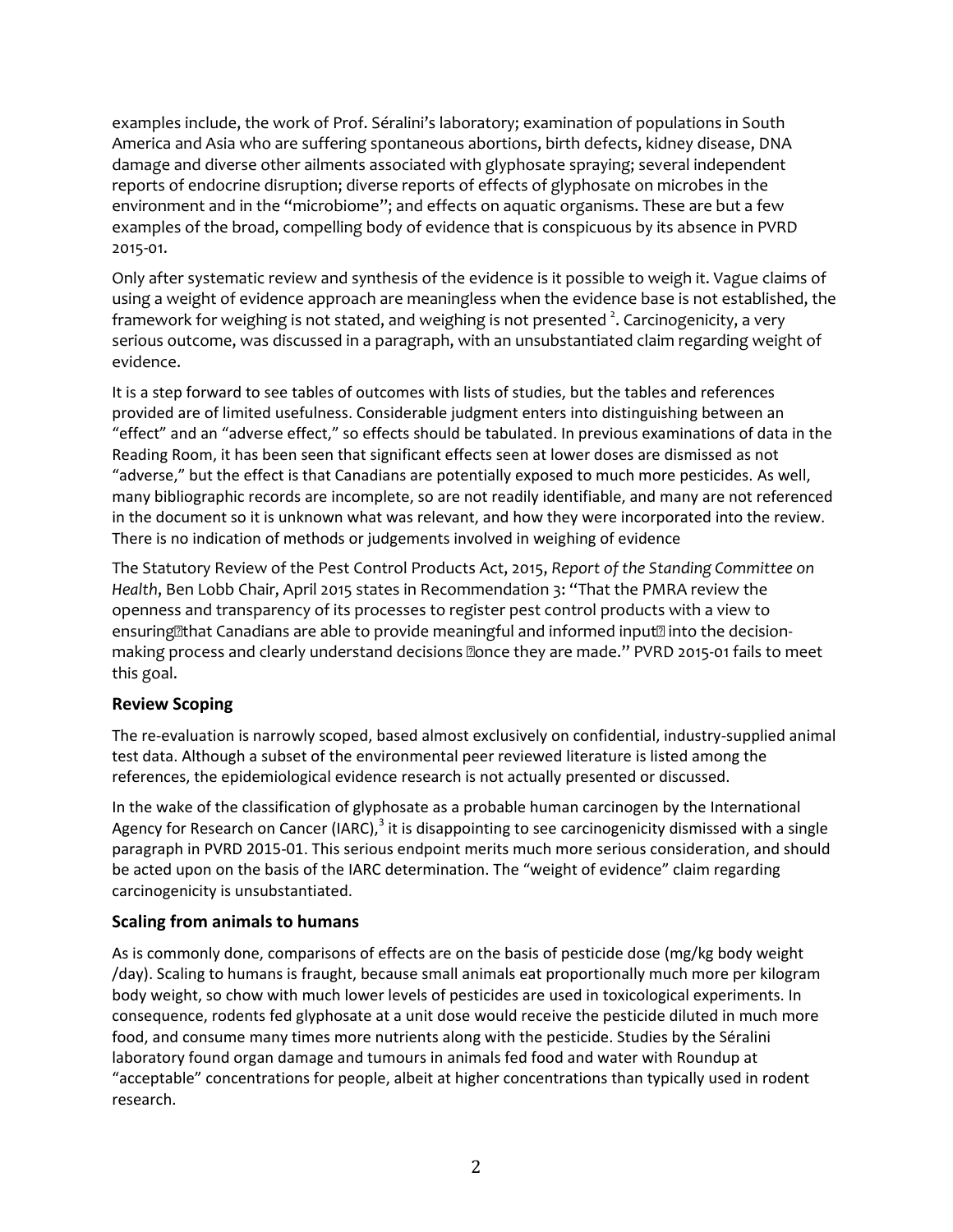Although the dose-based approach is preferred by industrial stakeholders, the inter-species extrapolation factor of 10-fold barely covers the difference in pesticide concentrations in foods, let alone fundamental differences between rodents and humans. These types of considerations featured in the justification for introduction of an additional 10-fold extrapolation factor in the Pest Control Products Act (2002). This factor has been eliminated via bureaucratic maneuvers as PMRA consulted with industry; this is unjustifiable and amounts to circumvention of the will of Parliament.

### **Key reference doses**

The PMRA indicates that over 30 mg/kg body weight /day is the "no observable adverse effect level," but the US Integrated Risk Information System [\(http://www.epa.gov/iris/subst/0057.htm\)](http://www.epa.gov/iris/subst/0057.htm) indicates a NOEL of 10 meg/kg/day based upon increased incidence of renal tubular dilation in F3b offspring, at a "lowest effect level" (LEL) of 30 mg/kg/day. Had the Monsanto 1981a study referenced by the US EPA been incorporated into the re-revaluation, current glyphosate exposures would have had to have been reduced by two thirds.

A two stage process was used for exposure assessment. The preliminary approach indicated excessive levels, whereupon refinements brought exposures below the reference dose. At this point, dietary estimates for the two youngest age groups were approximately 70% of the maximum. Thus, use of the IRIS data would have meant that the reference dose would have still been too low for uses of glyphosate to result in sufficiently low exposures.

# **Extraordinary chemical properties of glyphosate**

Glyphosate's chemical properties, actions and subsequent implications of its use are not mentioned, let alone incorporated in a transparent weighing of the scientific evidence. For example, although neither antibacterial effects nor chelation are mentioned in PRVD2015-01, there is strong evidence that:

- As an antibiotic, glyphosate
	- $\circ$  affects the human bacterial microbiome (with implications for health, child development, and cancers, particularly haematological and colorectal, as well as others);
	- o potentially contributes to antibiotic resistance and "super bugs";
	- $\circ$  kills micro-organisms in the soil including beneficial bacteria, eventually impairing plant growth, and contributing to toxic fungal crop disease.
- As as chelator, glyphosate
	- $\circ$  may mobilize toxic heavy metals (e.g. cadmium, arsenic and lead) from the soil into water and plants, which humans and animals consume;
	- $\circ$  may limit absorption of essential trace elements from foods. (In more diluted experimental rodent diets, a surfeit of essential elements may negate chelation effects of glyphosate, whereas a threshold may be surpassed in human diets where Maximum Residue Levels (MRLs – see below) permit higher concentrations of glyphosate.)

Recent research demonstrates higher cadmium levels in "conventional" than in "organic" foods $4$ 

#### **Endocrine disruption**

Multiple in vitro and in vivo studies indicate that glyphosate may disrupt the body's chemical messaging system – the actions of hormones, or the endocrine system. Endocrine disruption is an extremely important effect, as is protecting public health from chemicals that alter fundamental processes such as foetal and child development, metabolism, reproduction, and development of cancers in sensitive tissues such as the breast or prostate. The EU was on track to take actions on endocrine disruptors,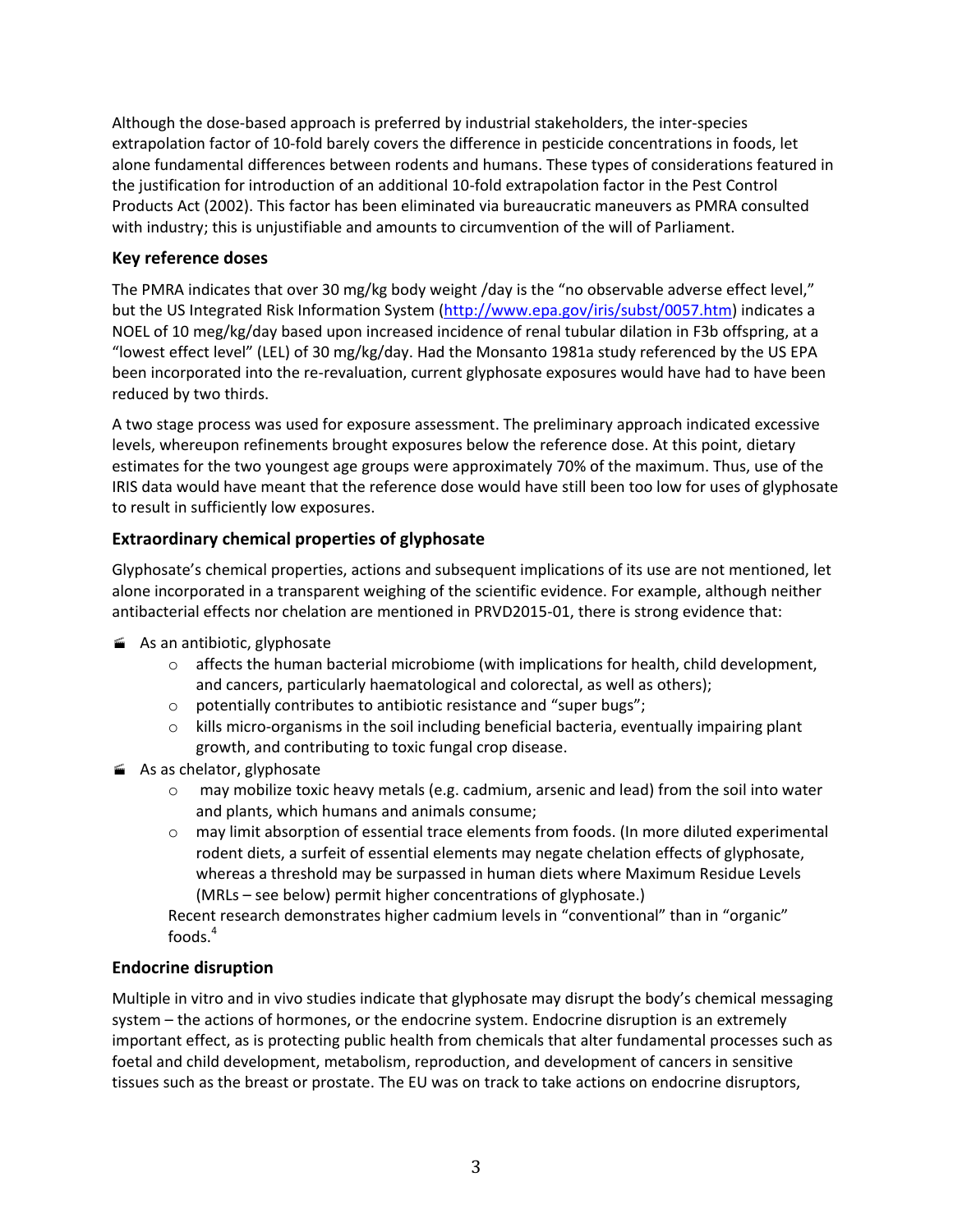which would have particularly affected pesticides – many pesticides exert these effects – until the effort was derailed by complex corporate-sponsored interventions.

The PMRA is not currently incorporating this important endpoint, instead waiting until the US has completed its screening for endocrine disruption. It is not clear that this screening should trump observations in animals, particularly when glyphosate-associated downstream effects related to the microbiome or toxic elements, that may also contribute to endocrine disruption, will be missed during this screening.

#### **Extrapolation Factors**

Continuing all permitted uses of glyphosate is justified by the PMRA, using "safety" factors to extrapolate from animal data to human health. The PRVD incorporates a scientifically unjustifiable bare minimum, that does not encompass the diverse adverse actions of glyphosate, nor the inherent susceptibilities of the young that was introduced to the Pest Control Products Act in 2002. The assessment was refined to achieve "acceptable" exposures, and even so it is estimated that young children may be receiving 70% of the [high] permitted daily glyphosate dose from their diets. An additional extrapolation factor would render the use of glyphosate "unacceptable," and preclude reregistration.

#### **Maximum Residue Levels (MRLs)**

Following from the acceptable exposure (based upon industry-provided animal toxicology studies, that are not available for public review until after the final re-registration), the PMRA sets maximum residue limits (MRLs) for foods and water. MRLs are arrived at by apportioning various estimated contributions to the total permissible exposure. (Pragmatic considerations are also clearly important, as 2015 MRLs for pesticides not registered in Canada are set to accommodate levels in imported foods, with no consideration of health and safety.)

Although MRLs are set not to interfere with agricultural practices in Canada, they may impact trade. For example, pre-harvest dessication, can result in exceeding MRLs for [barley,](mailto:http://www.albertawheat.com/cns_post/study-shows-no-downside-to-pre-harvest-glyphosate-on-malt-barley-2/) and suppress germination for making malt. Similarly, grain cadmium may exceed foreign tolerance levels. Of note, Canada sets no standards for this very toxic metal in foods. Canadian foods already contain cadmium exceeding other nations' standards, and it is urgent to address whether levels of toxic metals are increasing in foods as a result of glyphosate use. Interestingly, [cadmium is restricted in cosmetics.](mailto:http://www.hc-sc.gc.ca/cps-spc/pubs/indust/heavy_metals-metaux_lourds/index-eng.php%23a323)

In a process of circular reasoning, the MRLs are factored into data similar to that that was used to create the MRLs in the first place, and then the aggregate exposures are found to be "acceptable." In a reevaluation, the effects of MRLs might better be measured against food contamination levels and trends (of both herbicide and toxic elements), biomarkers (e.g. DNA damage, and glyphosate in bodily fluids), and health endpoints seen elsewhere such as kidney disease, cancers, and birth defects.

#### **A Data-Deficient** *Re-***Assessment**

Despite generalized statements in the PVRD, the federal government is not monitoring glyphosate in crops (Canadian Grains Commission), in foods (Canadian Foods Inspection Agency), in citizens (Canadian Health Measures survey), nor water (although a small Quebec study reported increasing levels over time in waterways, associated with soybean crops). PCN has been repeatedly requesting data from the PMRA on glyphosate in the environment, foods, wildlife, people, anywhere in Canada, since November 2014, with no data in response. It was noted in PRVD 2015-01 that 1990s US dietary data fulfilled data requirements, but it is inconceivable that a pesticide that is used in many-fold greater quantities than in the 1990s would not have increased in food as well.